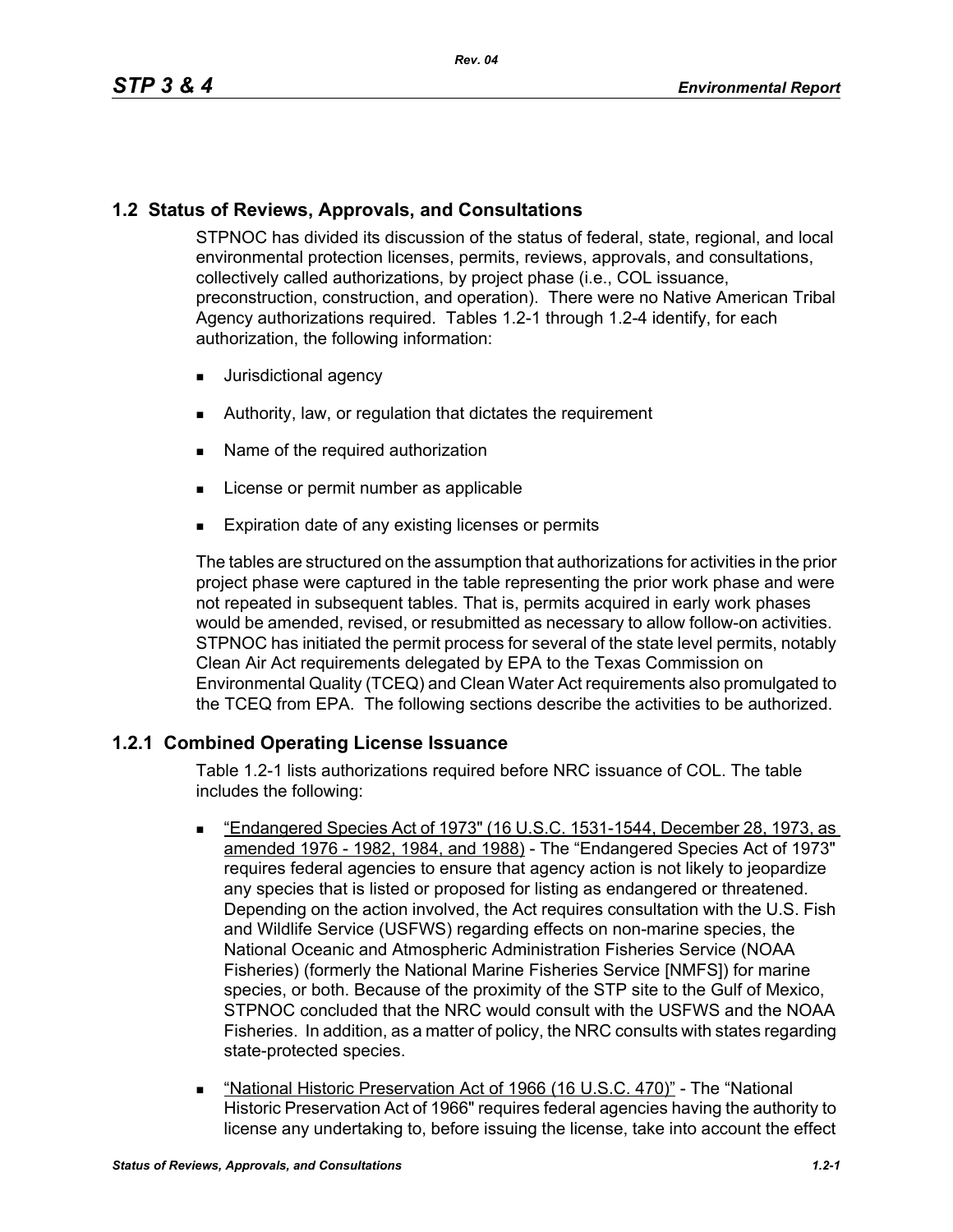of the undertaking on historic properties and to afford the Advisory Council on Historic Preservation an opportunity to comment on the undertaking. Council regulations provide for establishing an agreement with any State Historic Preservation Officer (SHPO) to substitute state review for Council review (36 CFR 800). STPNOC anticipates that the NRC will consult with the Texas SHPO.

- "The Federal Coastal Zone Management Act of 1972" (16USC1451-1456) "The Federal Coastal Zone Management Act" imposes requirements on applicants for a federal license to conduct an activity that could affect a state's coastal zone. The Act requires the applicant to certify to the licensing agency that the proposed activity would be consistent with the state's federally approved coastal zone management program. STPNOC certified the proposed project is consistent with the goals and policies of Texas' federally approved Coastal Management Plan on April 22, 2008. The Coastal Coordination Council concurred that the project was consistent with the goals and policies of the Texas Coastal Management Plan on June 9, 2008.
- "Clean Water Act" (33 U.S.C. 1251, et seq.) The Federal Water Pollution Control Act of 1948, also known as the Clean Water Act, Section 401, requires applicants for a federal license, if conducting an activity that might result in a discharge into navigable waters, to provide the licensing agency a certification from the state that the discharge will comply with applicable Clean Water Act requirements (33 U.S.C. 1341). STPNOC may consult with the TCEQ to secure any required certifications.

## **1.2.2 Preconstruction Activities**

Preconstruction activities may commence before issuance of a Limited Work Authorization (LWA) or COL. Pursuant to 10 CFR 50.10(c), "No person may begin the construction of a production or utilization facility on a site on which the facility is to be operated until that person has been issued either a construction permit under this part, a combined license under part 52 of this chapter, an ESP authorizing the activities under paragraph (d) of this section, or a LWA under paragraph (d) of this section." Activities that are considered construction are defined by 10 CFR 50.10(a)(1), whereas activities that do not constitute construction are defined by 10 CFR 50.10(a)(2). Activities not defined as construction may be conducted without prior NRC authorization.

As previously noted, COL applicants may begin certain preconstruction activities before issuance of a COL or LWA, including the following:

- Preconstruction planning and exploration activities will include such site activities as soil boring/sampling, installing monitoring wells, or installation of additional geophysical borings as defined in 10 CFR 50.10(a)(2) and the removal and/or relocation of existing facilities in the new plant footprint.
- Site preparation activities will include installation of temporary facilities, construction support facilities, service facilities, utilities, docking and unloading facilities, excavations for facility structures and foundations, and construction of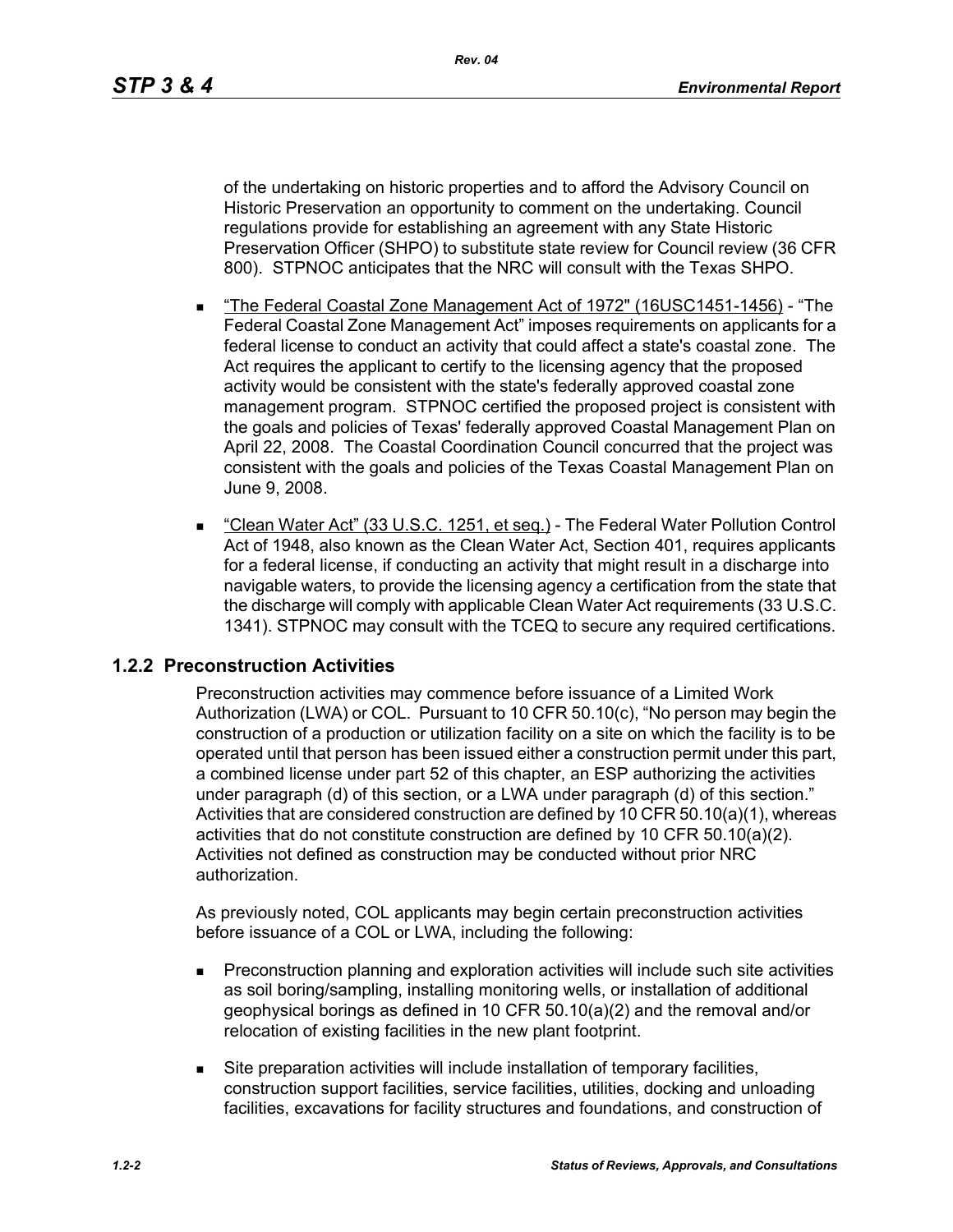structures, systems, or components (SSCs) that do not constitute construction as defined by 10 CFR 50.10(a)(1).

Table 1.2-2 identifies authorizations required before initiation of preconstruction activities.

## **1.2.3 Construction Activities**

In accordance with 10 CFR 50.10(d)(1), "Any person to whom the Commission may otherwise issue either a license or permit under Sections 103, 104.b, or 185 of the Act for the facility of the type specified in  $\S$  50.21(b)(2),  $\S$  50.22, or a testing facility, may request an LWA allowing that person to perform the driving of piles, subsurface preparation, placement of backfill, concrete, or permanent retaining walls within an excavation, installation of the foundation, including placement of concrete, any or which are for systems, structures, or components (SSC) of the facility for which either a construction permit or combined license is otherwise required under paragraph (c) of this section."

STPNOC may seek NRC issuance of an LWA pursuant to 10 CFR 50.10(d) and seek the necessary authorizations required to perform construction activities defined under 10 CFR 50.10(a)(1).

Table 1.2-3 lists authorizations required before construction activities begin. STPNOC will not initiate these activities before obtaining an LWA or COL.

## **1.2.4 Operation**

Table 1.2-4 lists authorizations required prior to the start of operation.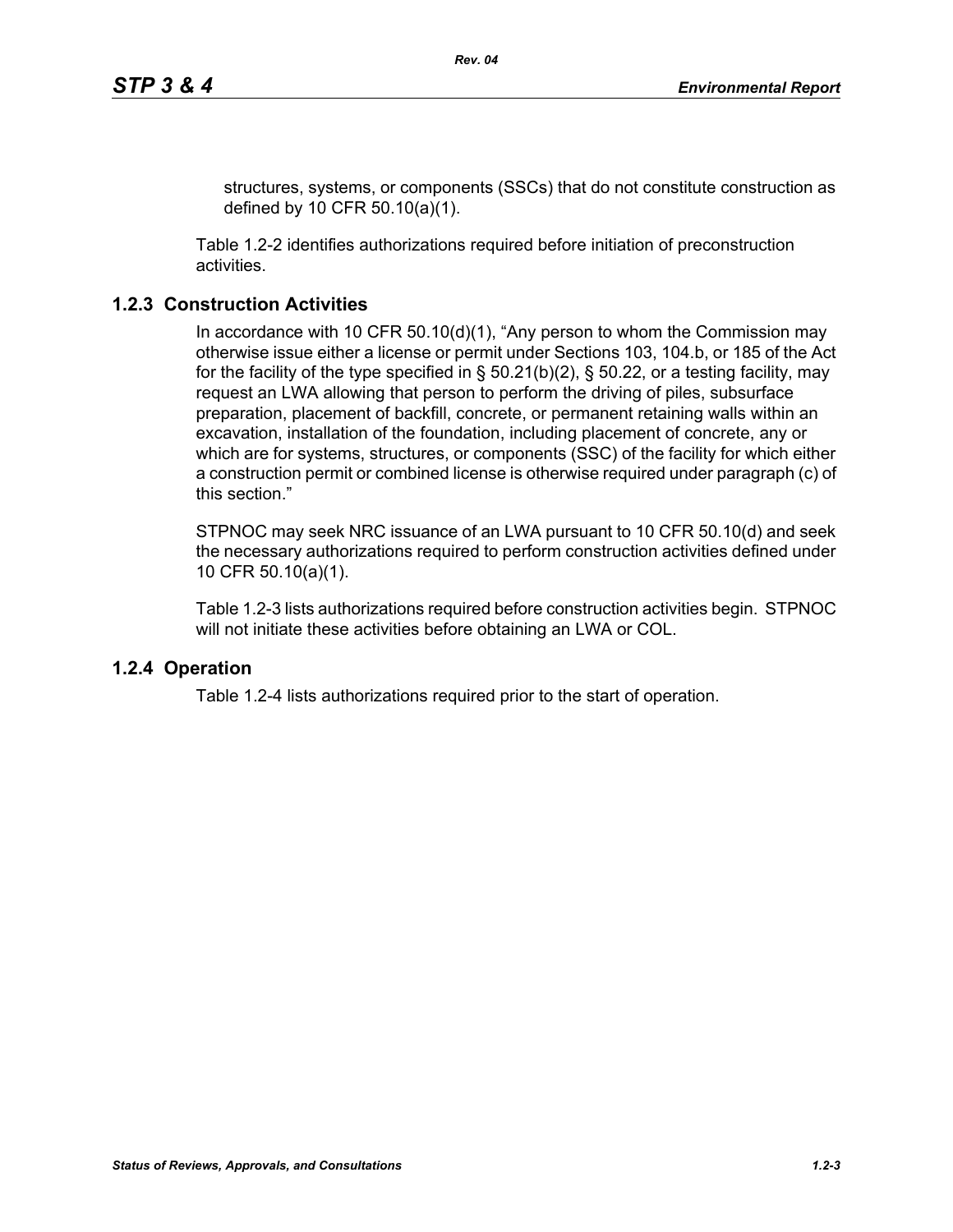| <b>Item</b> | <b>Agency</b>                                           | <b>Authority</b>                                                                                                                                                                   | Requirement                                                                                             | <b>Activity Covered</b>                                                                                                                                                                                                                                                                        | Permit Issued or<br>Authorization<br><b>Obtained/Status</b>            |
|-------------|---------------------------------------------------------|------------------------------------------------------------------------------------------------------------------------------------------------------------------------------------|---------------------------------------------------------------------------------------------------------|------------------------------------------------------------------------------------------------------------------------------------------------------------------------------------------------------------------------------------------------------------------------------------------------|------------------------------------------------------------------------|
| 1.1         | <b>USFWS</b>                                            | Endangered Species Act of 1973                                                                                                                                                     | Consultation regarding<br>potential to adversely<br>impact protected<br>species (non-marine<br>species) | Concurrence with no adverse impact or<br>consultation on appropriate mitigation<br>measures<br><b>Triggering Activity:</b><br>Cannot modify habitat of endangered or<br>threatened species without authorization<br>from USFWS, including clearing of<br>vegetation or earth-moving activities | Complete. NRC will<br>need formal<br>consultation with<br><b>USFWS</b> |
| 1.2         | <b>NOAA</b><br><b>Fisheries</b>                         | Endangered Species Act of 1973                                                                                                                                                     | <b>Consultation regarding</b><br>potential to adversely<br>impact protected<br>marine species           | Concurrence with no adverse impact or<br>consultation on appropriate mitigation<br>measures                                                                                                                                                                                                    | Complete                                                               |
| 1.3         | <b>Texas</b><br>Historical<br>Commission<br>(THC)       | National Historic Preservation Act,<br>(36 Code of Federal Regulations<br>(CFR) 800), Texas Historical<br><b>Commission Texas Administrative</b><br>Code (T.A.C.) Title 13, Part 2 | Consultation regarding<br>potential to adversely<br>affect historic resources                           | Confirm site construction or operation<br>would not affect protected historic<br>resources<br><b>Triggering Activity:</b><br>Authorization must be obtained before<br>excavation or soil disturbance in area<br>where historic resources are located.                                          | Complete                                                               |
| 1.4         | NOAA, Texas<br>Coastal<br>Coordination<br>Council (CCC) | Coastal Zone Management Act,<br><b>Texas Coastal Management Plan</b><br>implemented through CCC                                                                                    | Consistency review                                                                                      | NRC license, any individual Section 404<br>permit.                                                                                                                                                                                                                                             | Complete                                                               |
| 1.5         | <b>TCEQ</b>                                             | Federal Clean Water Act (FCWA)<br>(33 United States Code (U.S.C.)<br>1251 et seq.). T.A.C. Title 30, Part<br>1, Chapter 307, 308                                                   | Section 401<br>Certification                                                                            | Certify that issuance of the COL will not<br>result in a violation of state water quality<br>standards.                                                                                                                                                                                        | <b>Certification Request</b><br>submitted 02/2009                      |

*1.2-4*

Status of Reviews, Approvals, and Consultations *Status of Reviews, Approvals, and Consultations*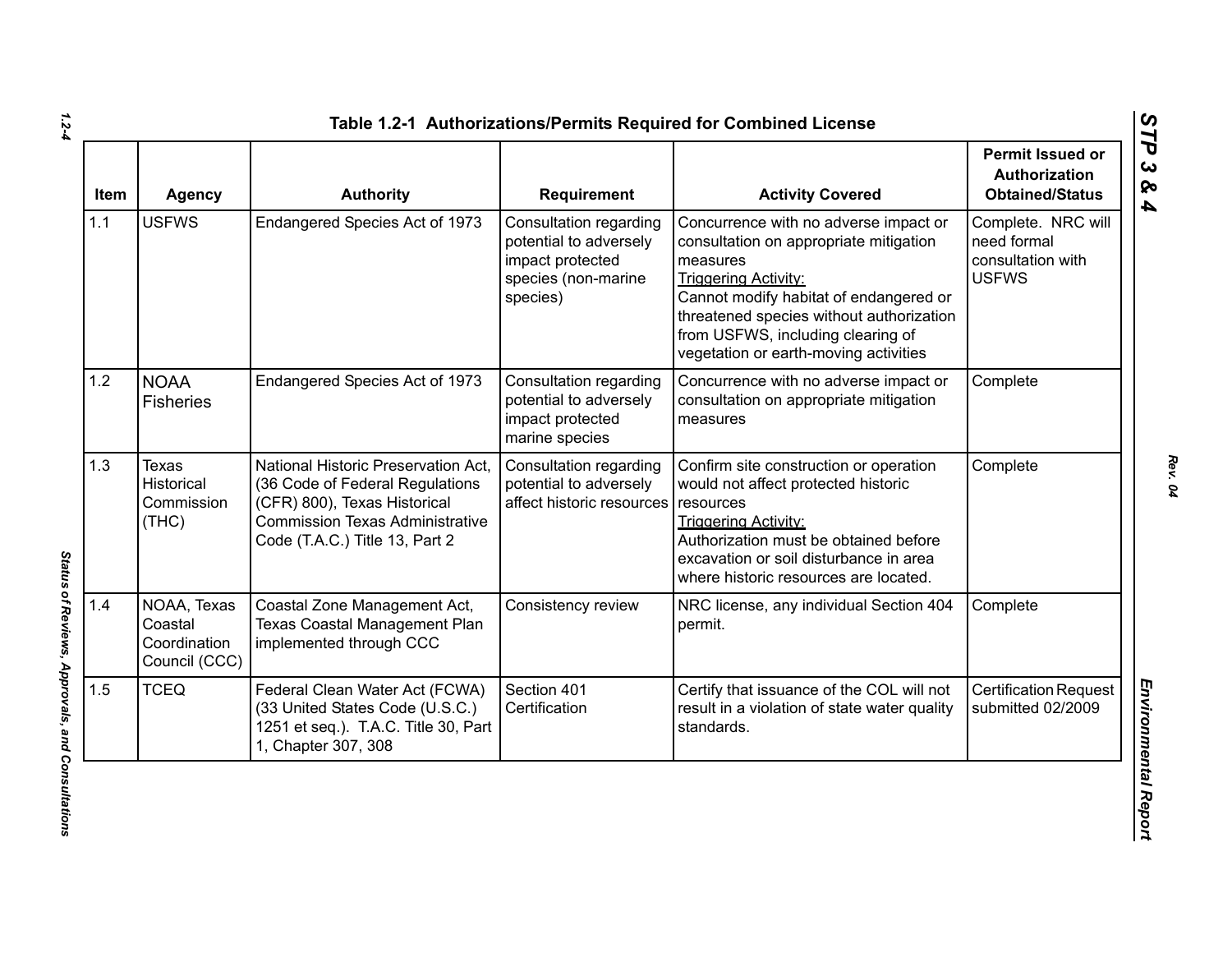| <b>DOE</b><br>Spent Fuel Contract<br>2008<br>Nuclear Waste Policy Act (42<br>DOE's Standard Contract for disposal of<br>U.S.C 10101 et seq.) and 10 CFR<br>spent nuclear fuel contained in 10 CFR<br>Part 961<br>Part 961 is being modified by the<br>Department. The Nuclear Energy<br>Institute (NEI) is actively engaged with | 1.6<br>DOE in revising the language in the |
|----------------------------------------------------------------------------------------------------------------------------------------------------------------------------------------------------------------------------------------------------------------------------------------------------------------------------------|--------------------------------------------|
| Standard Contract. It is expected that<br>this revision will be completed and the<br>Standard Contract will be entered into by<br>the end of 2008.                                                                                                                                                                               |                                            |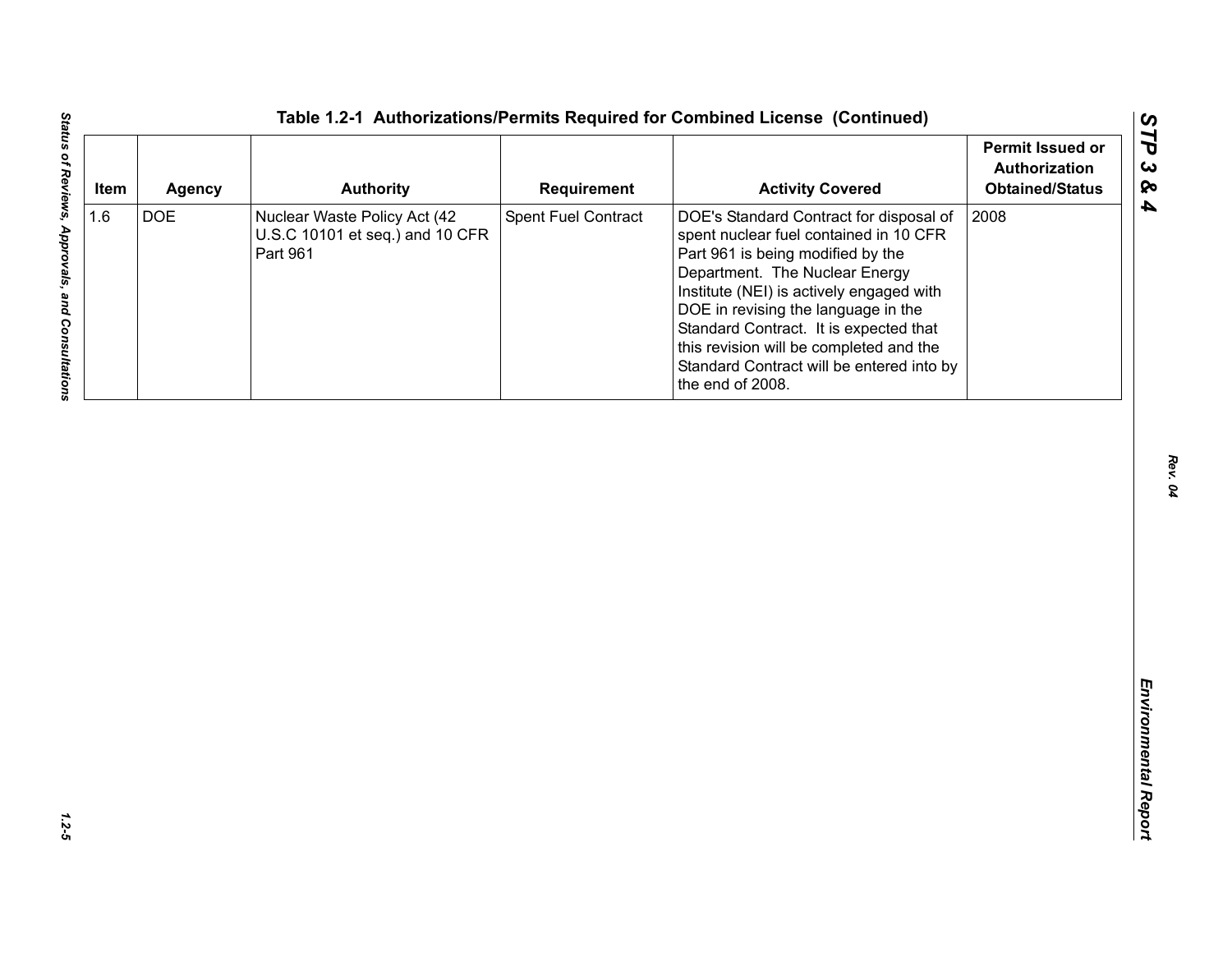| Item | Agency                                                     | <b>Authority</b>                                                                                                  | <b>Requirement</b>                                                                           | <b>Activity Covered</b>                                                                                                                                   | <b>Permit Issued or</b><br>Authorization<br><b>Obtained/Status</b>     |
|------|------------------------------------------------------------|-------------------------------------------------------------------------------------------------------------------|----------------------------------------------------------------------------------------------|-----------------------------------------------------------------------------------------------------------------------------------------------------------|------------------------------------------------------------------------|
| 2.1  | <b>USACE</b>                                               | FCWA, Section 404, 33 CFR 323                                                                                     | Section 404 Permit                                                                           | Disturbance or crossing wetland areas or<br>navigable waters                                                                                              | Permit<br>Determination<br>Request submitted<br>06/2009                |
| 2.2  | <b>USACE</b>                                               | FCWA, Section 404, 33 CFR 323                                                                                     | Dredge and Fill<br>Discharge Permit                                                          | Maintenance dredging of intake structure<br>on Colorado River<br>(Covered under current permit No. 14848<br>Exp. Date: 12/31/2009)                        | Renewal when<br>required                                               |
| 2.3  | <b>USACE</b>                                               | Rivers and Harbors Act                                                                                            | Section 10 Permit                                                                            | Maintenance dredging of barge slip<br>(Covered under current permit No.<br>10570 Exp. Date: 12/31/2014)                                                   | Renewal when<br>required                                               |
| 2.4  | <b>United States</b><br>Department of<br>Transportation    | 49 Code of FR 107, Subpart G<br><b>Registration for Hazardous</b><br><b>Materials Transportation</b>              | Certificate of<br>Registration                                                               | Renew existing two-year registration for<br>transportation of hazardous<br>(Covered under current permit No.<br>061506 551 0960P Exp. Date:<br>6/30/2008) | Renewal when<br>required                                               |
| 2.5  | <b>USFWS</b>                                               | Migratory Bird Treaty Act, 50<br><b>CFR 21</b>                                                                    | Compliance with<br>requirements of Act                                                       | Adverse impacts on protected species<br>and/or their nests. To be performed<br>concurrently with item 1.1                                                 | Complete. NRC will<br>need formal<br>consultation with<br><b>USFWS</b> |
| 2.6  | Federal<br>Aviation<br>Administration                      | 14 CFR 77                                                                                                         | <b>Construction Notice</b>                                                                   | Notice of erection of structures (>200 feet<br>high) potentially impacting air navigation                                                                 | 12/2011                                                                |
| 2.7  | <b>Texas Parks</b><br>and Wildlife<br>Department<br>(TPWD) | Resource Protection (T.A.C. Title<br>31, Part 2, Chapter 69) Wildlife<br>(T.A.C. Title 31, Part 2,<br>Chapter 65) | Consultation regarding<br>potential to adversely<br>impact state listed<br>protected species | Adverse impacts on state listed protected<br>species and/or their habitat. To be<br>performed concurrently with item 1.1                                  | Complete                                                               |

*1.2-6*

Status of Reviews, Approvals, and Consultations *Status of Reviews, Approvals, and Consultations*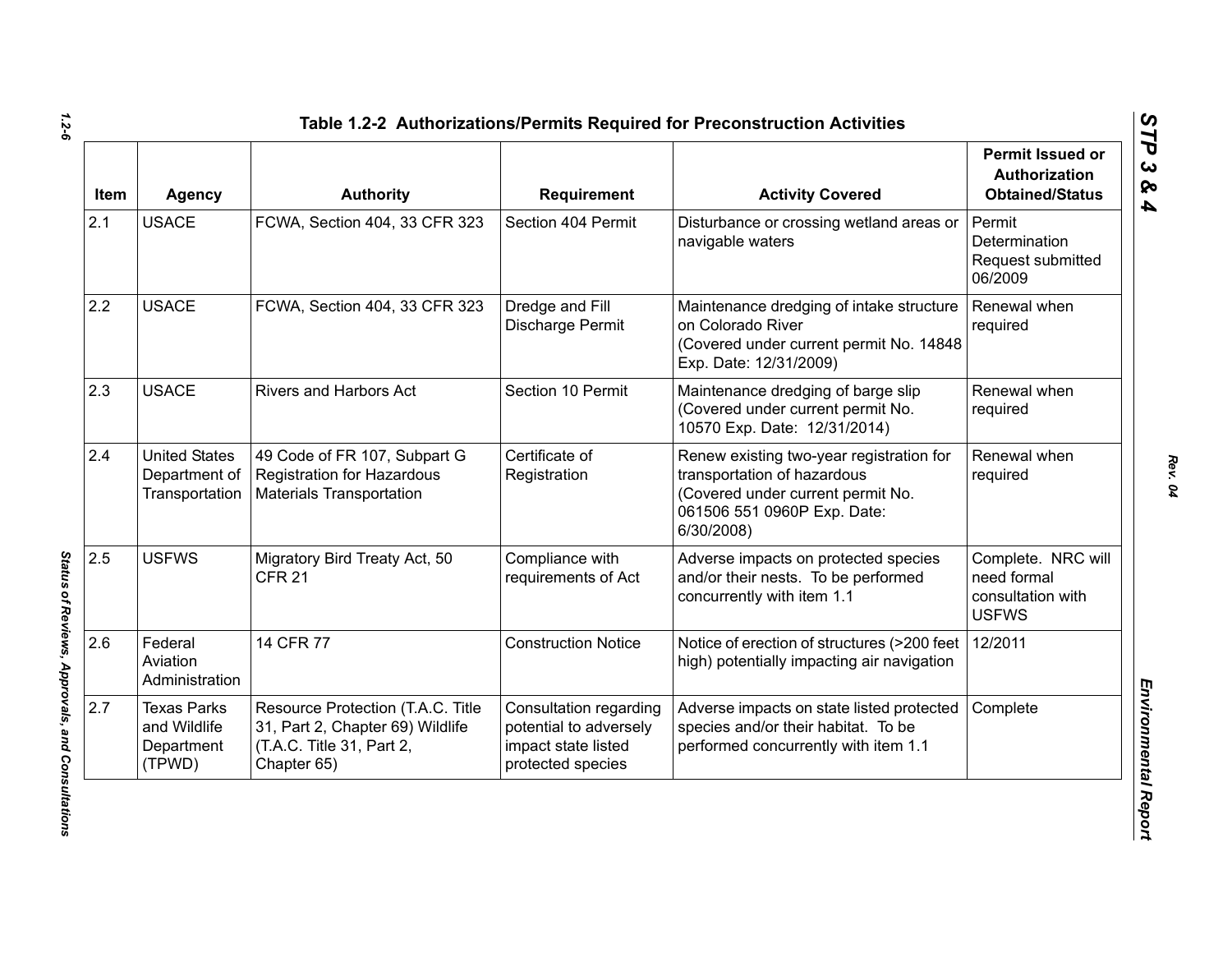| Item | <b>Agency</b>                                                    | <b>Authority</b>                                                                                                                | <b>Requirement</b>                                                                                                           | <b>Activity Covered</b>                                                                                                                                                                                                                                                                                             | <b>Permit Issued or</b><br><b>Authorization</b><br><b>Obtained/Status</b> |
|------|------------------------------------------------------------------|---------------------------------------------------------------------------------------------------------------------------------|------------------------------------------------------------------------------------------------------------------------------|---------------------------------------------------------------------------------------------------------------------------------------------------------------------------------------------------------------------------------------------------------------------------------------------------------------------|---------------------------------------------------------------------------|
| 2.8  | <b>TCEQ</b>                                                      | Federal Clean Air Act (FCAA),<br>General Air Quality Rules (T.A.C.<br>Title 30, Part 1, Chapter 101, 111,<br>116)               | <b>Air Quality Construction</b><br>Permit                                                                                    | Construction of air emission sources -<br>diesel combustion generator, diesel<br>generators, vents and other air sources<br>regulated by TCEQ<br><b>Triggering Activity:</b><br>Permit must be obtained before<br>excavation for or construction of<br>foundation or footings supporting air<br>emitting facilities | Complete                                                                  |
| 2.9  | <b>TCEQ</b>                                                      | FCAA, General Air Quality Rules<br>(T.A.C. Title 30, Part 1, Chapter<br>101, 111, 116)                                          | <b>Air Quality Construction</b><br>Permit                                                                                    | Construction air emission sources:<br>Concrete batch plant (CBP)<br>Sand blast facility and surfacing coating<br>facility<br><b>Triggering Activity:</b><br>Authorization must be obtained before<br>excavation for or construction of<br>foundation or footings supporting air<br>emitting facilities              | 12/2010 (Obtained<br>by Constructor)                                      |
| 2.10 | Texas<br>Department of<br><b>State Health</b><br><b>Services</b> | FCAA, 40 CFR Part 61, Subpart<br>M, Texas Asbestos Health<br>Protection (T.A.C. Title 25, Part 1,<br>Chapter 295, Subchapter C) | Notice of intent for<br>asbestos renovation,<br>encapsulation, or<br>demolition                                              | Building demolition or renovation<br>activities and asbestos abatement<br>projects                                                                                                                                                                                                                                  | As required                                                               |
| 2.11 | <b>TCEQ</b>                                                      | FCWA, Texas Water Code (TWC)<br>Chapter 26; T.A.C. Title 30, Part 1,<br>Chapter 205, 279, 307, 308                              | Renewal of or<br>amendment to existing<br><b>Texas Pollutant</b><br><b>Discharge Elimination</b><br>System (TPDES)<br>Permit | Regulates discharge of pollutants to<br>surface water<br><b>Triggering Activity:</b><br>Amended TPDES permit must be issued<br>prior to excavation for or construction of<br>foundation or footings to support<br>wastewater treatment plant components<br>for expanded capacity.                                   | 12/2009                                                                   |

 $1.2 - 7$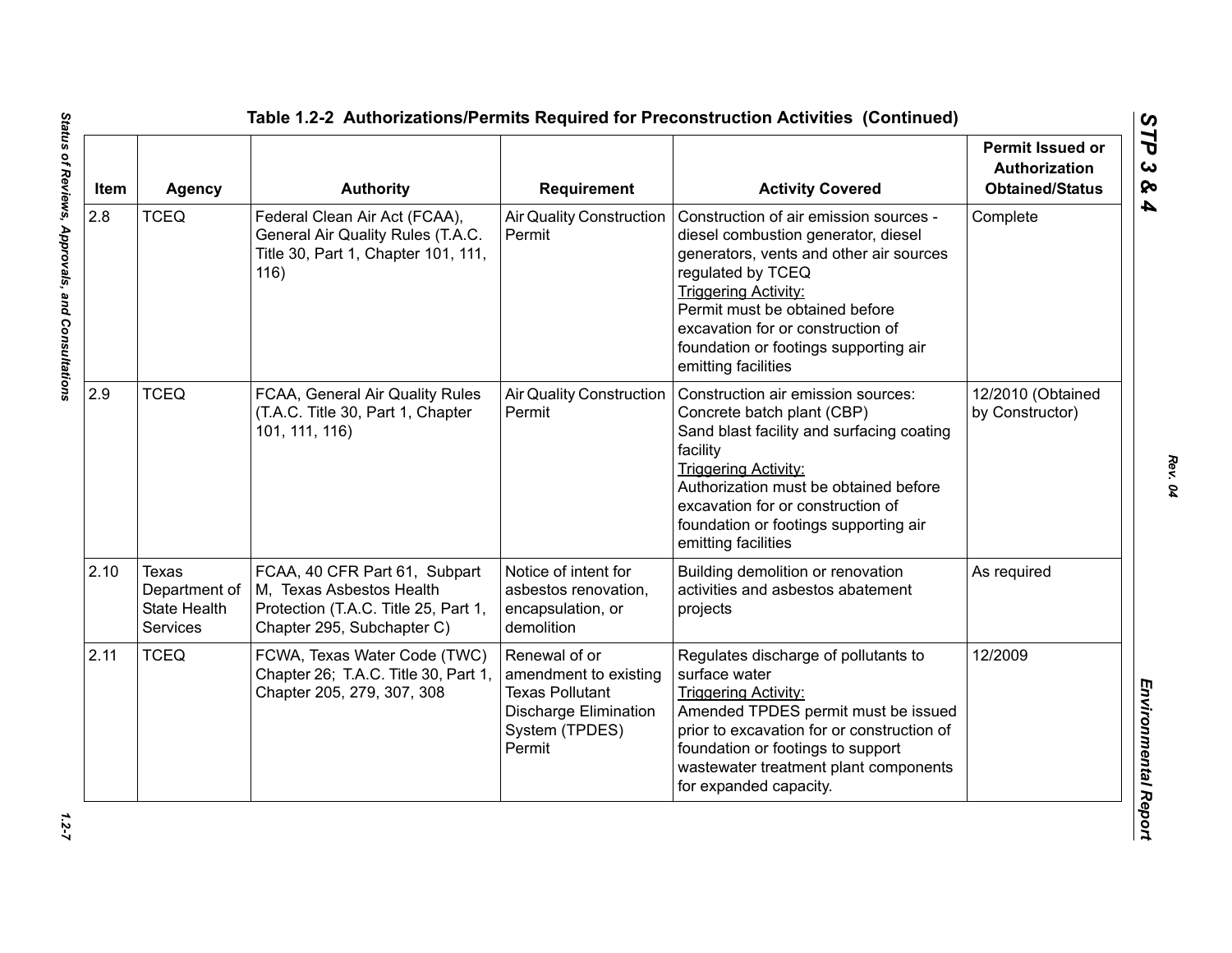| Item | <b>Agency</b>                                                                      | <b>Authority</b>                               | Requirement                                                                                                             | <b>Activity Covered</b>                                                                                                                                                                                                                                                                                                                                                | <b>Permit Issued or</b><br>Authorization<br><b>Obtained/Status</b> |
|------|------------------------------------------------------------------------------------|------------------------------------------------|-------------------------------------------------------------------------------------------------------------------------|------------------------------------------------------------------------------------------------------------------------------------------------------------------------------------------------------------------------------------------------------------------------------------------------------------------------------------------------------------------------|--------------------------------------------------------------------|
| 2.12 | <b>TCEQ</b>                                                                        | FCWA, TWC Chapter 26                           | <b>General Permit for</b><br><b>Storm Water</b><br><b>Discharges Associated</b><br><b>With Construction</b><br>Activity | Discharge storm water from site during<br>construction<br><b>Triggering Activity:</b><br>Authorization must be obtained prior to<br>exposure of soils from activities such as<br>clearing, grading and excavating.                                                                                                                                                     | 10/2009 (Obtained<br>by Constructor)                               |
| 2.13 | <b>TCEQ</b>                                                                        | T.A.C. Title 30, Part 1, Chapter 290           | <b>TCEQ</b> approval of<br>modification of public<br>water system                                                       | Modify treatment, storage, distribution of<br>potable water system as needed for<br>expansion<br>Approval of plans and specifications or<br>TCEQ determination that approval is not<br>required must occur before construction<br>commences on any new or expanded<br>component of water system, including<br>water well, storage, treatment or<br>distribution lines. | As required                                                        |
| 2.14 | <b>Coastal Plains</b><br>Groundwater<br>Conservation<br><b>District</b><br>(CPGCD) | Rules of the CPGCD, Chapter 3,<br>Subchapter A | <b>Groundwater Well</b><br>Permit                                                                                       | New groundwater well installation and<br>operation                                                                                                                                                                                                                                                                                                                     | As required                                                        |
| 2.15 | <b>TCEQ</b>                                                                        | FCWA, TWC, Ch. 26                              |                                                                                                                         | TPDES General Permit Discharge of uncontaminated<br>groundwater encountered during<br>construction will be included in TPDES<br>General Permit for construction activities                                                                                                                                                                                             | 12/2009 (Obtained<br>by Constructor)                               |
| 2.16 | <b>CPGCD</b>                                                                       | Rules of the CPGCD, Chapter 8                  | Capping and plugging<br>of groundwater wells                                                                            | Capping and plugging of monitoring wells<br>at completion of subsurface investigation                                                                                                                                                                                                                                                                                  | As required                                                        |
| 2.17 | <b>TCEQ</b>                                                                        | T.A.C. Title 30, Part 1, Chapter 334           | Certificate of Annual<br><b>Tank Registration</b>                                                                       | All underground storage tanks that are in<br>use or capable of being used for<br>petroleum products and certain<br>chemicals                                                                                                                                                                                                                                           | As required                                                        |

*1.2-8*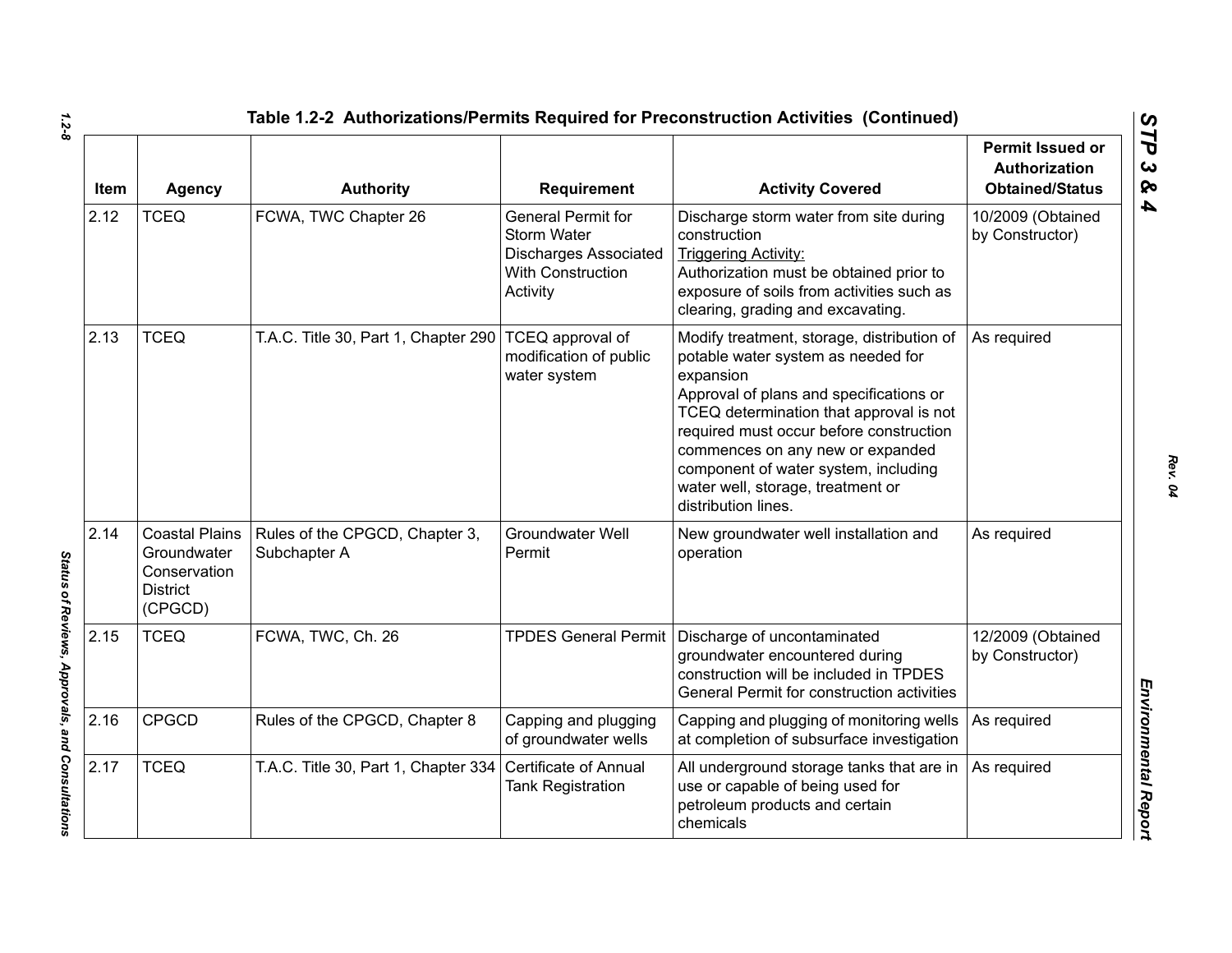| Item | <b>Agency</b>       | <b>Authority</b>                                               | <b>Requirement</b>                                            | <b>Activity Covered</b>                                                                                                                                                                | <b>Permit Issued or</b><br><b>Authorization</b><br><b>Obtained/Status</b> |
|------|---------------------|----------------------------------------------------------------|---------------------------------------------------------------|----------------------------------------------------------------------------------------------------------------------------------------------------------------------------------------|---------------------------------------------------------------------------|
| 2.18 | <b>TCEQ</b>         | T.A.C. Title 30, Part 1, Chapter 335 Notice of Registration    |                                                               | Onsite disposal of Class III industrial solid<br>waste consisting of earth and earth-like<br>products, concrete, rock, bricks, and land<br>clearing debris<br>(Registration No. 30651) | As required                                                               |
| 2.19 | <b>TCEQ</b>         | T.A.C. Title 30, Part 1, Chapter 335 Notice of Registration    |                                                               | Offsite disposal of industrial solid wastes<br>(Registration No. 30651)                                                                                                                | As required                                                               |
| 2.20 | <b>TCEQ</b>         | T.A.C. Title 30, Part 1,<br>Chapter 295, 297                   | <b>Water Rights</b>                                           | Use of additional makeup water from<br>Colorado River (Covered under existing<br>water rights:<br>(Registration No. 14-5437)                                                           | Complete                                                                  |
| 2.21 | <b>TCEQ</b>         | T.A.C. Title 30, Part 1, Chapter 350                           | <b>Texas Risk Reduction</b><br>Program                        | Relocation of hazardous waste<br>accumulation area                                                                                                                                     | Not Applicable                                                            |
| 2.22 | <b>TCEQ</b>         | T.A.C. Title 30, Part 1, Chapter<br>321; FCWA; TWC, Chapter 26 | Notice of Registration                                        | Relocation of existing pond related to car<br>wash and vehicle washdown                                                                                                                | 12/2010                                                                   |
| 2.23 | Matagorda<br>County | Flood Plain Management Plan C<br>Zone Requirements             | <b>Land Disturbing Activity</b><br>and Construction<br>Permit | Land disturbing activities within the<br>boundaries of Matagorda County<br>including new construction and<br>renovation of buildings                                                   | As required                                                               |
| 2.24 | <b>NRC</b>          | 10 CFR 30                                                      | <b>Byproduct license</b>                                      | Approval to possess special nuclear<br>material (SNM)                                                                                                                                  | 01/2012                                                                   |
| 2.25 | <b>NRC</b>          | 10 CFR 70                                                      | Special Nuclear<br><b>Materials License</b>                   | Approval to possess fuel                                                                                                                                                               | 01/2012                                                                   |

 $1.2 - 9$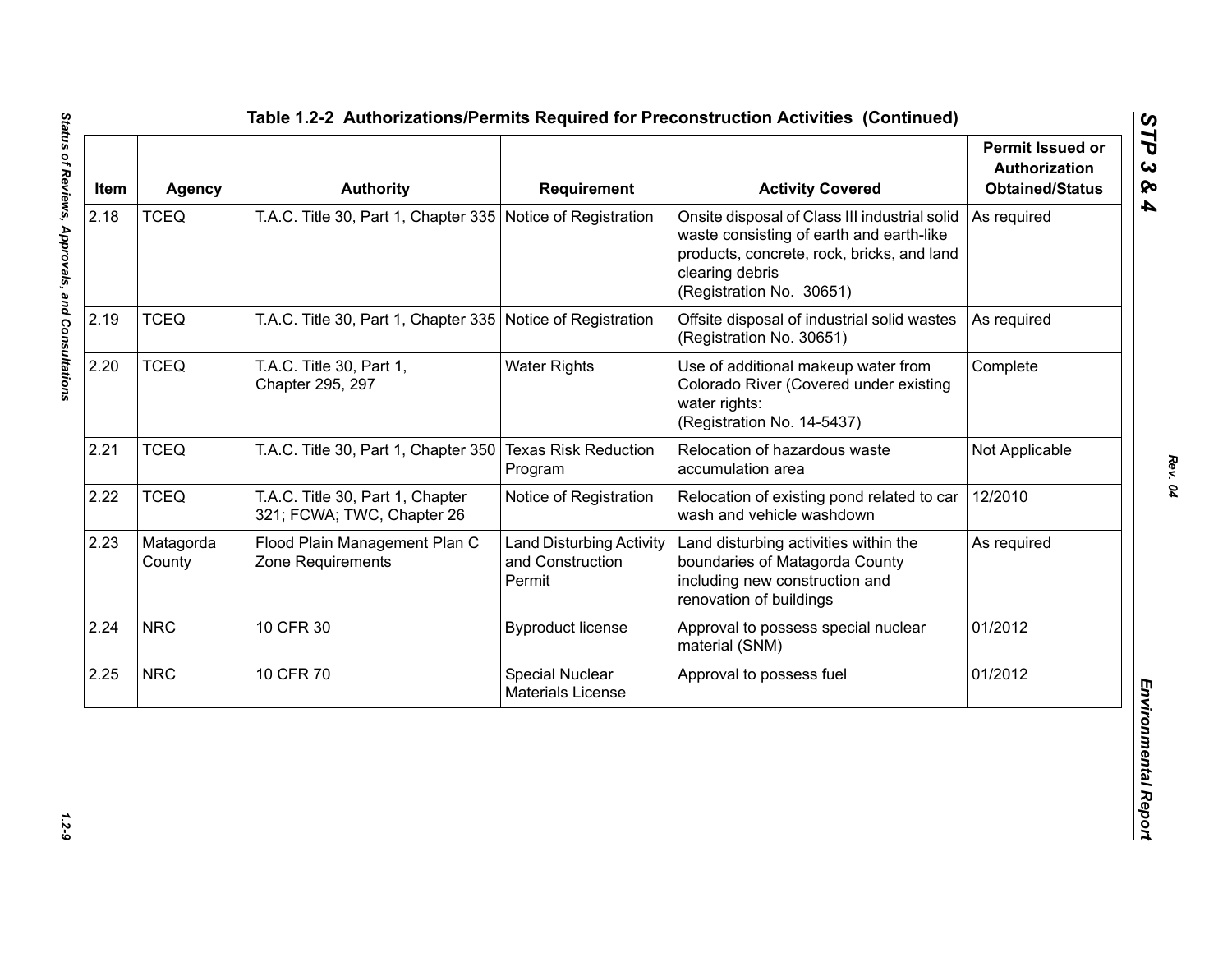| Item | <b>Agency</b> | <b>Authority</b>                                                                                                                 | <b>Requirement</b>                                                                       | <b>Activity Covered</b>                                                                                                                                                                                                      | <b>Permit Issued or</b><br><b>Authorization</b><br><b>Obtained/Status</b> |
|------|---------------|----------------------------------------------------------------------------------------------------------------------------------|------------------------------------------------------------------------------------------|------------------------------------------------------------------------------------------------------------------------------------------------------------------------------------------------------------------------------|---------------------------------------------------------------------------|
| 2.26 | <b>TCEQ</b>   | T.A.C. Title 30, Part 1, Chapter 312 Revision of existing                                                                        | onsite sludge disposal<br>permit                                                         | Possible need to relocate and/or expand<br>area for land application of sewage<br>sludge<br><b>Triggering Activity:</b><br>Permit amendment must be issued prior<br>to first application of sewage sludge at<br>new location | 8/2008 Permit<br>Expires. No<br>Renewal Required.                         |
| 2.27 | <b>TCEQ</b>   | Federal Clean Water Act (FCWA)<br>(33 United States Code (U.S.C.)<br>1251 et seq.). T.A.C. Title 30, Part<br>1, Chapter 307, 308 | Section 401<br>Certification                                                             | Compliance with water quality standards<br>Any additional TCEQ requirements will<br>be incorporated into individual Section<br>404 permit.                                                                                   | See Item 2.1                                                              |
| 2.28 | <b>TCEQ</b>   | T.A.C. Title 30, Part 1, Chapter 290                                                                                             | Revision or new permit<br>to operate a public<br>water system - Notice<br>of Termination | Operate a public noncommunity water<br>system (if required for Site Redress)                                                                                                                                                 | As required                                                               |
| 2.29 | <b>CPGCD</b>  | Rules of the CPGCD, Chapter 8                                                                                                    | Capping and plugging<br>of groundwater wells                                             | Capping and plugging of monitoring wells<br>at completion of subsurface investigation<br>(If required for Site Redress)                                                                                                      | As required                                                               |
| 2.30 | <b>TCEQ</b>   | RCRA, T.A.C. Title 30, Part 1,<br>Chapter 334                                                                                    | <b>Certificate of Annual</b><br>Tank Registration -<br>Notice of Termination             | All underground storage and<br>aboveground storage tanks that are in<br>use or capable of being used for<br>petroleum products and certain<br>chemicals. Tank removal/abandonment<br>(if required for Site Redress)          | As required                                                               |

*1.2-10*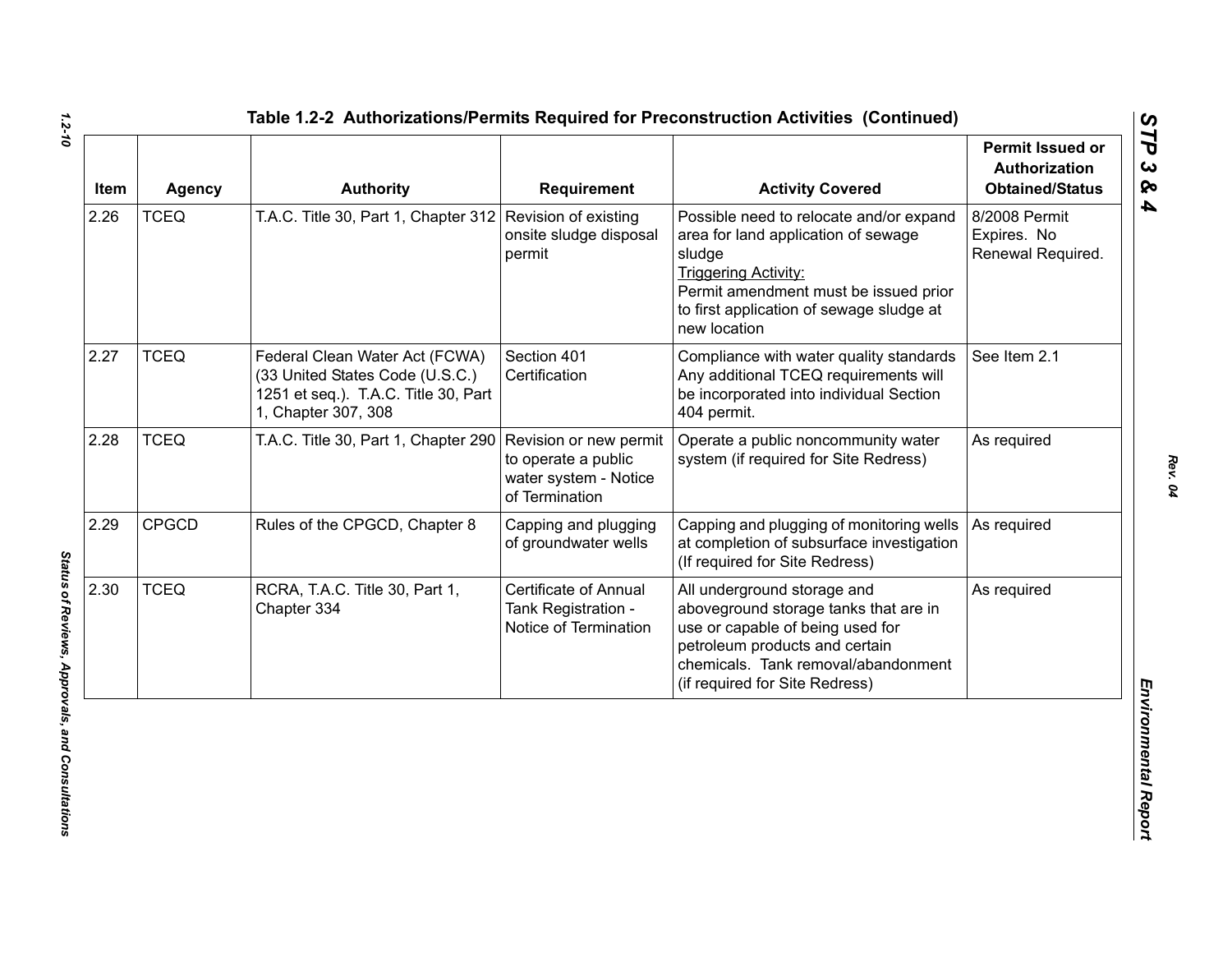| Item | <b>Agency</b> | <b>Authority</b>                                                                                                  | <b>Requirement</b>                                                                           | <b>Activity Covered</b>                                                                                                   | <b>Permit Issued or</b><br>Authorization<br><b>Obtained/Status</b> |
|------|---------------|-------------------------------------------------------------------------------------------------------------------|----------------------------------------------------------------------------------------------|---------------------------------------------------------------------------------------------------------------------------|--------------------------------------------------------------------|
| 3.1  | <b>NRC</b>    | 10 CFR 52, Subpart C or 10 CFR<br>50.10(d)                                                                        | COL                                                                                          | Safety-related and important to safety<br>construction for a nuclear power facility                                       | 01/2012                                                            |
| 3.2  | <b>NRC</b>    | Atomic Energy Act (AEA), 10 CFR<br>51, 10 CFR 52.17                                                               | <b>EIS</b>                                                                                   | Environmental effects of construction and<br>operation of a reactor                                                       | Purpose of this<br>submittal                                       |
| 3.3  | <b>USFWS</b>  | Migratory Bird Treaty Act, 50<br><b>CFR 21</b>                                                                    | Compliance with<br>requirements of Act                                                       | Adverse impacts on protected species<br>and/or their nests. To be performed<br>concurrently with Item 1.1.                | See Item 1.1                                                       |
| 3.4  | <b>TPWD</b>   | Resource Protection (T.A.C. Title<br>31, Part 2, Chapter 69) Wildlife<br>(T.A.C. Title 31, Part 2,<br>Chapter 65) | Consultation regarding<br>potential to adversely<br>impact state listed<br>protected species | Adverse impacts on state listed protected<br>species and/or their habitat. To be<br>performed concurrently with Item 1.1. | See Item 1.1                                                       |
|      |               | [1] Assumes STPNOC obtained the authorizations/permits identified in Table 1.2-2.                                 |                                                                                              |                                                                                                                           |                                                                    |
|      |               |                                                                                                                   |                                                                                              |                                                                                                                           |                                                                    |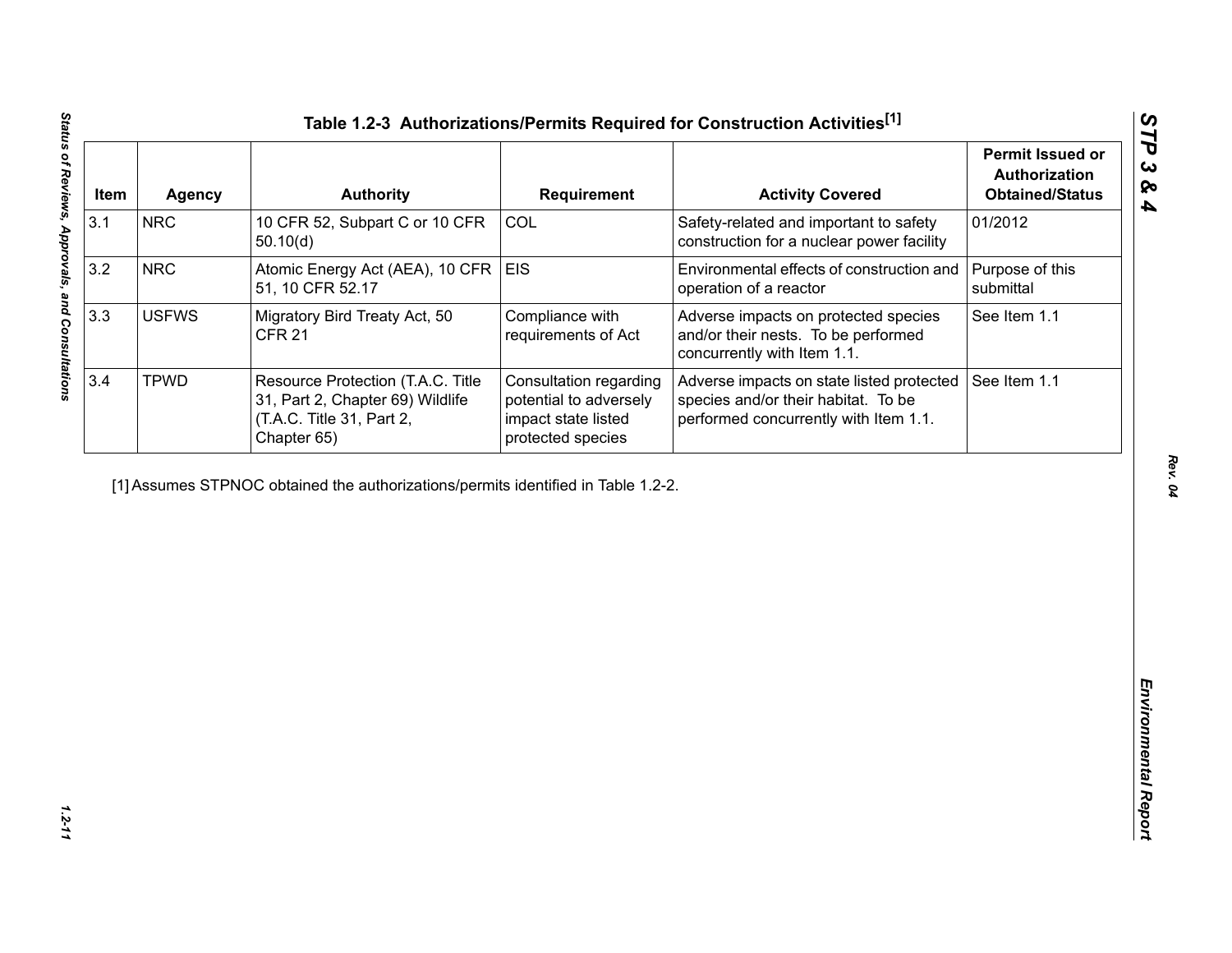| <b>Item</b> | <b>Agency</b> | <b>Authority</b>                                                 | Requirement                                  | <b>Activity Covered</b>                                                                                                           | Permit Issued or<br>Authorization<br><b>Obtained/Status</b>        |
|-------------|---------------|------------------------------------------------------------------|----------------------------------------------|-----------------------------------------------------------------------------------------------------------------------------------|--------------------------------------------------------------------|
| 4.1         | <b>TCEQ</b>   | FCWA, T.A.C. Title 30, Part 1,<br>Chapter 307, 308, 309, and 317 | Amendment to existing<br><b>TPDES Permit</b> | Regulates limits of pollutants in liquid<br>discharge to surface water<br>TPDES Permit No. 01908. Expiration<br>date: 12/1/09.    | As required or as<br>discharge<br>information becomes<br>available |
| 4.2         | <b>TCEQ</b>   | Revision of existing Title V<br><b>Operating Permit</b>          | Operation of air<br>emission sources         | Update existing permit as necessary<br>(Permit No.: 0801 Expiration Date:<br>1/25/2011                                            | As required or as<br>emissions<br>information becomes<br>available |
| 4.3         | <b>CPGCD</b>  | Rules of the CPGCD, Chapter 3,<br>Subchapter A, B                | <b>Groundwater Well</b><br>Permit            | New groundwater well operation and<br>increase in permitted amount Installation<br>and operation of new groundwater well(s)       | As required                                                        |
| 4.4         | <b>TCEQ</b>   | T.A.C. Title 30, Part 1,<br>Chapter 295, 297                     | <b>Water Rights</b>                          | Use of additional makeup water from<br>Colorado River (Covered under existing<br>water rights)                                    | See 2.21                                                           |
| 4.5         | <b>TCEQ</b>   | T.A.C. Title 30, Part 1, Chapter 335 Revision/new permit for     | Industrial/Hazardous<br>Waste                | Industrial/Hazardous waste generation,<br>storage, and disposal activities                                                        | As required                                                        |
| 4.6         | <b>TCEQ</b>   | T.A.C. Title 30, Part 1, Chapter 327                             | Spill Prevention and<br>Control              | Procedures for reporting spills of<br>hazardous materials on site<br>(Covered in the STPEGS Integrated Spill<br>Contingency Plan) | As required                                                        |
| 4.7         | <b>TCEQ</b>   | T.A.C. Title 30, Part 1, Chapter 328   Waste Minimization        | and Recycling                                | Program for waste reduction<br>(Covered in the STPEGS Source<br>Reduction and Waste minimization<br>Program)                      | As required                                                        |

*STP 3 & 4*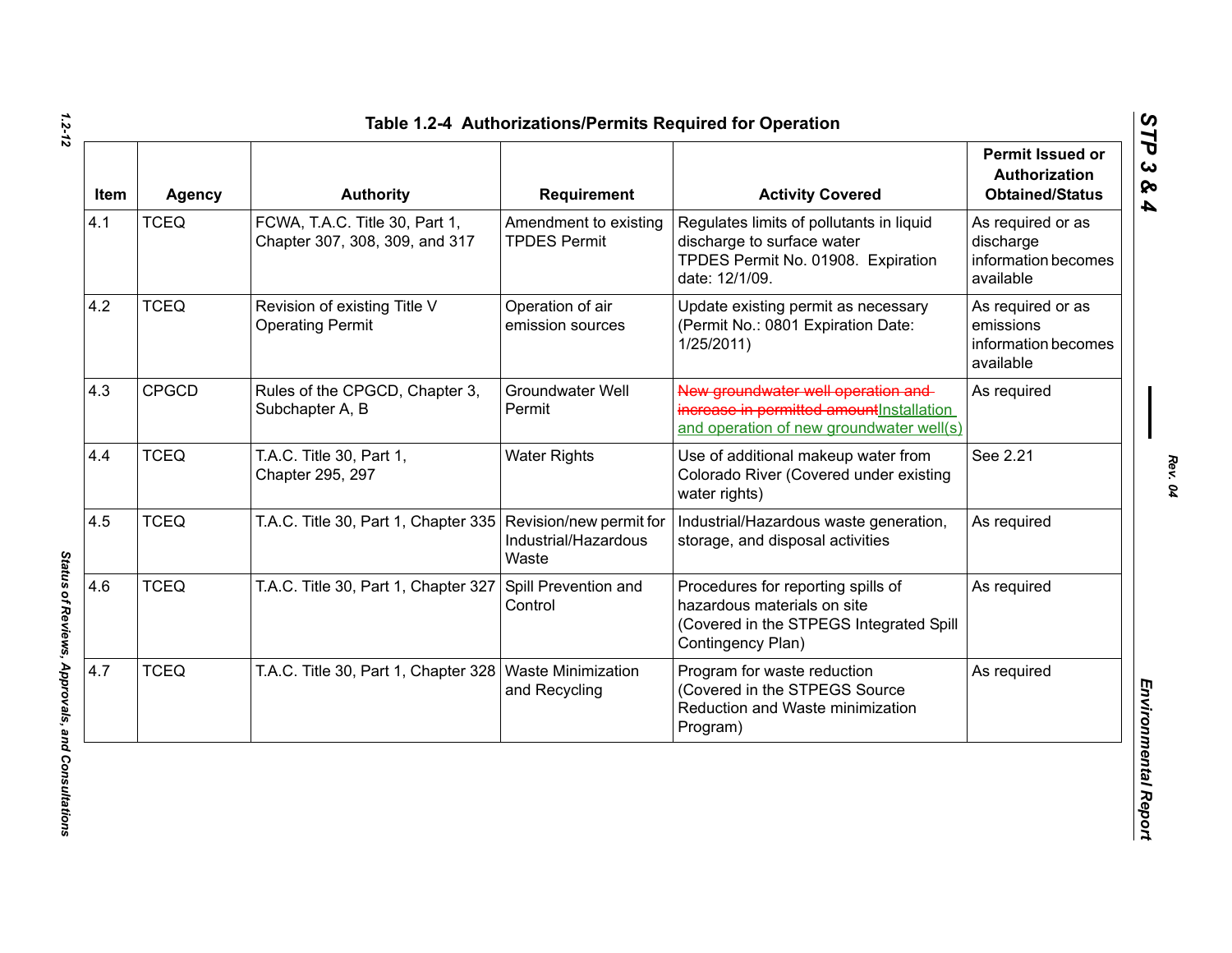| Item | <b>Agency</b>                                                                                                                | <b>Authority</b>                                                                    | <b>Requirement</b>                                                                                                     | <b>Activity Covered</b>                                                                                                                                                                                                                                                               | <b>Permit Issued or</b><br><b>Authorization</b><br><b>Obtained/Status</b> |
|------|------------------------------------------------------------------------------------------------------------------------------|-------------------------------------------------------------------------------------|------------------------------------------------------------------------------------------------------------------------|---------------------------------------------------------------------------------------------------------------------------------------------------------------------------------------------------------------------------------------------------------------------------------------|---------------------------------------------------------------------------|
| 4.8  | State of<br><b>Tennessee</b><br>Department of<br>Environment<br>and<br>Conservation<br>Division of<br>Radiological<br>Health | Tennessee Department of<br><b>Environment and Conservation</b><br>Rule 1200-2-10.32 | Revision of existing<br><b>Tennessee Radioactive</b><br>Waste License-for-<br>Delivery                                 | Transportation of radioactive waste into<br>the state of Tennessee                                                                                                                                                                                                                    | If required                                                               |
| 4.9  | State of Utah<br>Department of<br>Environmental<br>Quality<br>Division of<br>Radiation<br>Control                            | R313-26 of the Utah Radiation<br><b>Control Rules</b>                               | Revision of existing<br><b>General Site Access</b><br>Permit                                                           | Transportation of radioactive materials<br>into the State of Utah                                                                                                                                                                                                                     | If required                                                               |
| 4.10 | <b>TCEQ</b>                                                                                                                  | Multi-sector storm water Permit                                                     | Revision of Storm<br><b>Water Pollution</b><br><b>Prevention Plan</b>                                                  | Areas meeting the definition of industrial<br>activity to be added to current program                                                                                                                                                                                                 | As required                                                               |
| 4.11 | <b>NRC</b>                                                                                                                   | 10 CFR 51                                                                           | Environmental<br><b>Protection Regulations</b><br>for Domestic Licensing<br>and Related Regulatory<br><b>Functions</b> | This part contains environmental<br>protection regulations applicable to<br>NRC's domestic licensing and related<br>regulatory functions. Subject to certain<br>limitations described in this part, these<br>regulations implement Section 102(2) of<br>the NEPA of 1969, as amended. | If required                                                               |
| 4.12 | <b>NRC</b>                                                                                                                   | 10 CFR 61                                                                           | Licensing<br>Requirements for Land<br>Disposal of Radioactive<br>Wastes                                                | The regulations in this Part establish<br>procedures, criteria, and terms and<br>conditions for the licensing of land<br>disposal facilities intended to contain<br>byproduct source, and SNM.                                                                                        | If required                                                               |

 $1.2 - 13$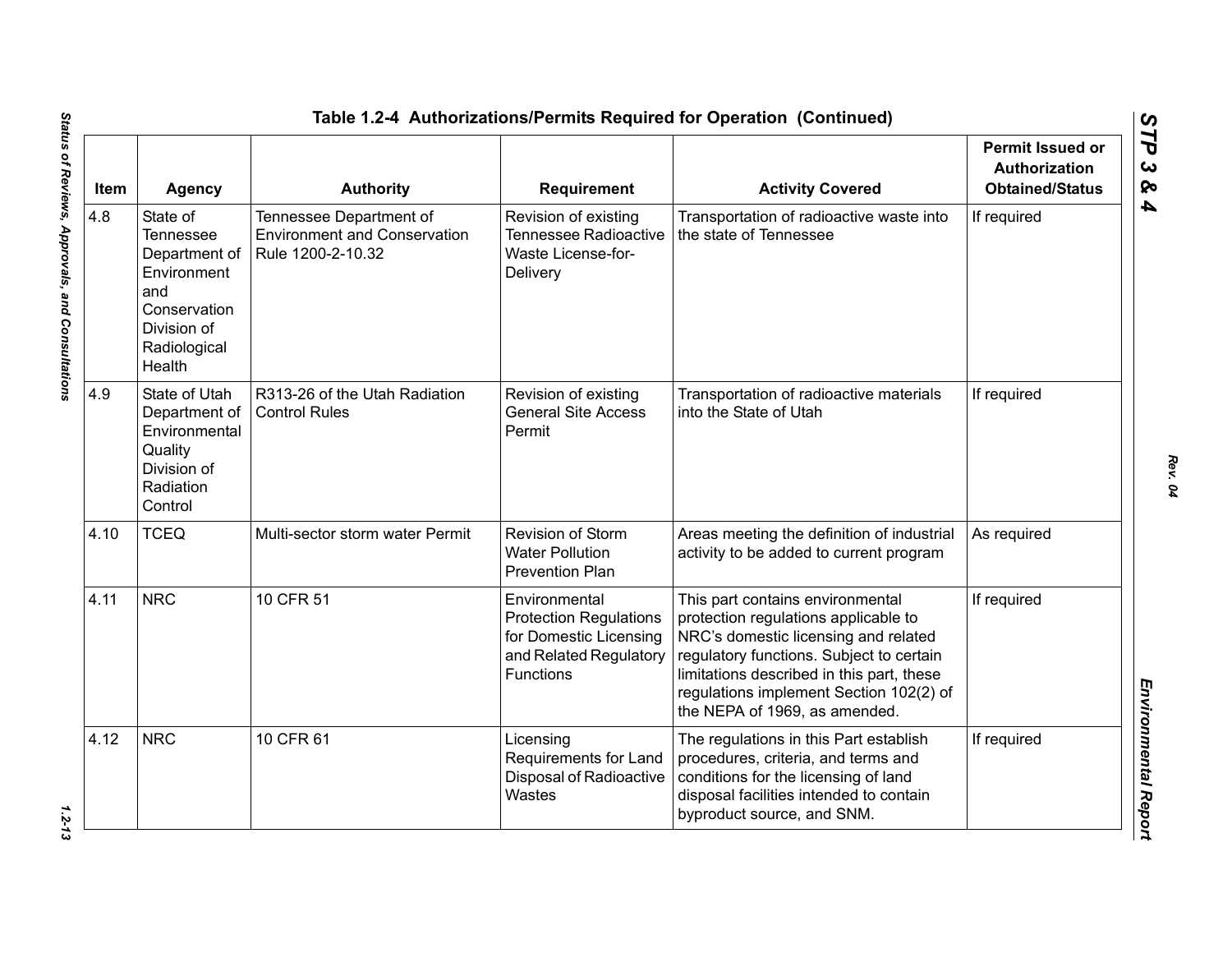| Item | <b>Agency</b> | <b>Authority</b> | Requirement                                                | <b>Activity Covered</b>                                                                                                                                                                                                                                                                                                                                                                                                                                                             | <b>Permit Issued or</b><br>Authorization<br><b>Obtained/Status</b> |
|------|---------------|------------------|------------------------------------------------------------|-------------------------------------------------------------------------------------------------------------------------------------------------------------------------------------------------------------------------------------------------------------------------------------------------------------------------------------------------------------------------------------------------------------------------------------------------------------------------------------|--------------------------------------------------------------------|
| 4.13 | <b>NRC</b>    | 10 CFR 71        | Packaging and<br>Transportation of<br>Radioactive Material | The regulations in this part provide<br>requirements, procedures, and standards<br>for packaging, preparation for shipment,<br>and transportation of licensed material. It<br>provides the requirements for an<br>application for NRC approval of a<br>transportation package and the standards<br>for packages, including lifting and tie<br>down standards, radiation standards, and<br>requirements for fissile material,<br>irradiated nuclear fuel, and plutonium<br>packages. | If required                                                        |
|      |               |                  |                                                            |                                                                                                                                                                                                                                                                                                                                                                                                                                                                                     |                                                                    |
|      |               |                  |                                                            |                                                                                                                                                                                                                                                                                                                                                                                                                                                                                     |                                                                    |